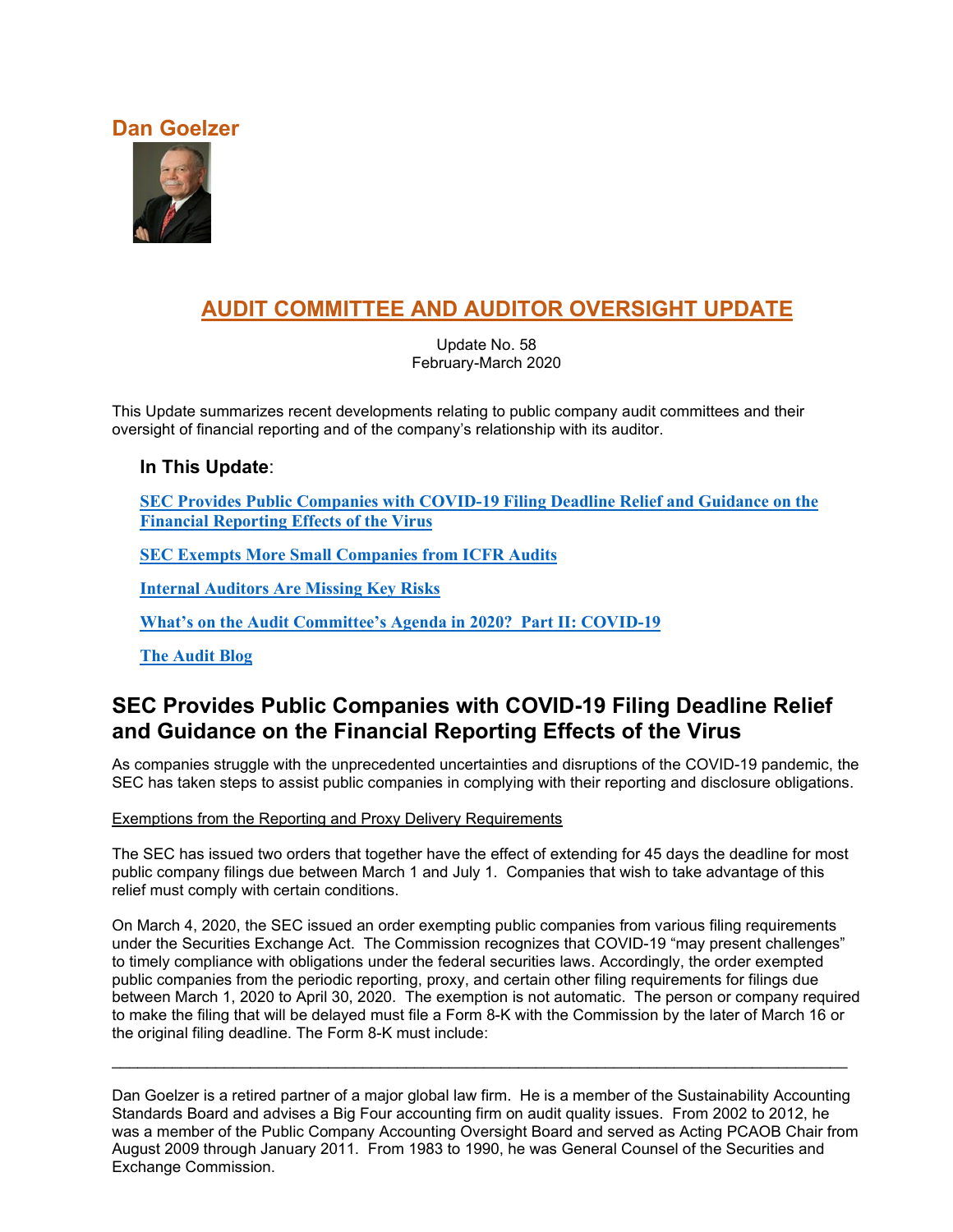- (1) a statement that the filer is relying on the Commission's exemption order;
- (2) a brief description of the reasons why it could not file such report, schedule or form on a timely basis;
- (3) the estimated date by which the report, schedule, or form is expected to be filed;
- (4) if appropriate, a risk factor explaining, if material, the impact of COVID-19 on the company's business; and
- (5) if the reason the report cannot be filed on time is the inability of any person (e.g., the company's auditor) to furnish any required opinion, report or certification, a statement signed by such person stating the specific reasons why such person is unable to furnish the required opinion, report or certification by the original filing deadline.

The delayed filing must be filed no later than 45 days after its original due date.

The March 4 order also provides relief under specified conditions from the obligation to deliver proxy materials to shareholders. The proxy material delivery relief only applies to shareholders that have "a mailing address located in an area where, as a result of COVID-19, the common carrier has suspended delivery service of the type or class customarily used by the registrant or other person making the solicitation."

On March 25, the SEC issued a superseding order that extended the relief granted on March 4 to filings due on or before July 1, 2020. The new order states that the Commission "intends to monitor the current situation and may, if necessary, extend the time period during which this relief applies, with any additional conditions the Commission deems appropriate and/or issue other relief."

#### Staff Disclosure Guidance

Also on March 25, the SEC's Division of Corporation Finance issued [Disclosure Guidance Topic No. 9,](https://www.sec.gov/corpfin/coronavirus-covid-19) which provides staff views on disclosure and other securities law issues arising from COVID-19 and related business and market disruptions. Some of the points in this guidance include:

- The "effects COVID-19 has had on a company, what management expects its future impact will be, how management is responding to evolving events, and how it is planning for COVID-19-related uncertainties can be material to investment and voting decisions."
- Disclosure of the risks presented by the pandemic and the effects on the company "may be necessary or appropriate in management's discussion and analysis, the business section, risk factors, legal proceedings, disclosure controls and procedures, internal control over financial reporting, and the financial statements."
- "Assessing the evolving effects of COVID-19 and related risks will be a facts and circumstances analysis. Disclosure about these risks and effects, including how the company and management are responding to them, should be specific to a company's situation." The staff guidance includes a detailed, but non-exhaustive, list of specific questions that companies should consider in determining their disclosure obligations with respect to the impact of COVID-19 on their operations.
- COVID-19 disclosures will involve forward looking information and may be based on assumptions and expectations regarding future events. Companies should be mindful of the safe harbors provided in the securities laws for forward looking information.
- Companies and their insiders should bear in mind the prohibitions against insider trading. "For example, where COVID-19 has affected a company in a way that would be material to investors or where a company has become aware of a risk related to COVID-19 that would be material to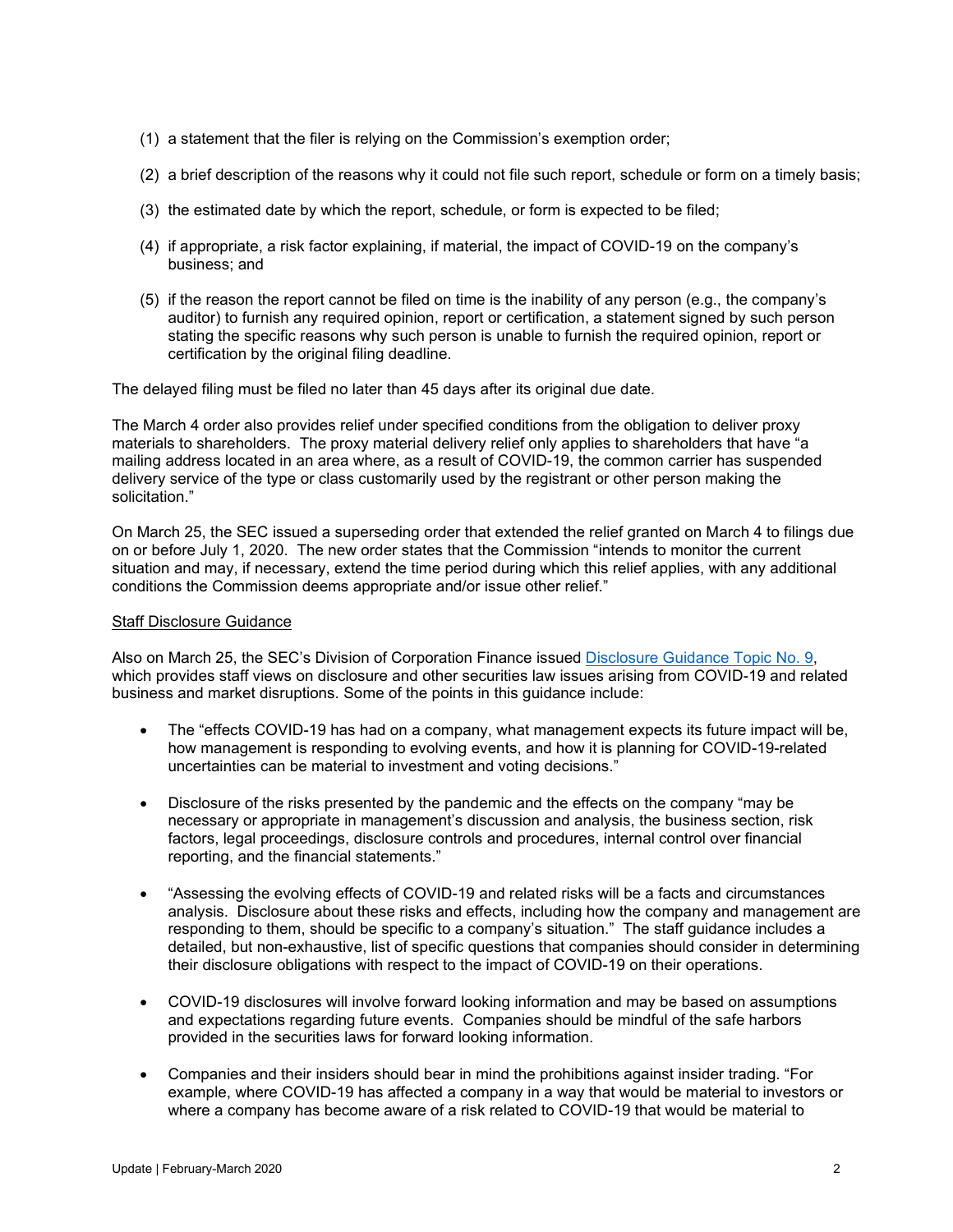investors, the company, its directors and officers, and other corporate insiders who are aware of these matters should refrain from trading in the company's securities until such information is disclosed to the public."

- Companies should also bear in mind the prohibitions against selective disclosure of material information. Further, "[d]epending on a company's particular circumstances, it should consider whether it may need to revisit, refresh, or update previous disclosure to the extent that the information becomes materially inaccurate."
- If a company discloses a non-GAAP financial measure or performance metric to adjust for or explain the impact of COVID-19, "it would be appropriate to highlight why management finds the measure or metric useful and how it helps investors assess the impact of COVID-19 on the company's financial position and results of operations." Where GAAP financial measures are not available for COVID-19 related reasons, the staff will not object if a non-GAAP financial measure is reconciled to preliminary or estimated GAAP measures.

#### Staff Shareholder Meeting Guidance

On March 13, the staffs of the SEC's Division of Corporation Finance and Division of Investment Management issued [Staff Guidance for Conducting Annual Meetings in Light of](https://business.cch.com/srd/SECgov_StaffGuidanceforConductingAnnualMeetingsinLightofCOVID-19Concerns.pdf) COVID-19 Concerns. This guidance addresses three topics.

- How companies may change the date, time or location of a previously announced annual meeting without mailing additional proxy materials or amending existing proxy materials.
- Virtual shareholder meetings and how companies should notify shareholders, intermediaries, and other market participants of plans to hold a meeting virtually without amending or remailing proxy materials that previously announced an in-person meeting.
- Difficulties that shareholder proposal proponents may encounter in attending annual meetings to present their proposals. (The SEC's shareholder proposal rule provides that, if the proponent of a proposal fails to appear and present the proposal at the annual meeting "without good cause", the company may exclude future proposals from that proponent for two years. The staff encourages companies to allow proponents to appear by other means, such as by telephone and indicates that inability to travel or other hardships related to COVID-19 will be consider "good cause".)

Comment: While all these SEC actions are significant, audit committees may want to focus particularly on the list of specific questions in the staff disclosure guidance that companies should consider in determining their disclosure obligations with respect to the impact of Covid-19. For most public companies, the pandemic and its economic fallout will result in a host of difficult financial reporting and disclosure issues that were unanticipated as recently as last month. Audit committees will be called on to exercise oversight and provide input into how these issues should be resolved. See [What's on the Audit Committee's Agenda in 2020?](#page-6-0)  [Part II: COVID-19](#page-6-0) in this Update for a discussion accounting firm advice regarding these reporting and disclosure challenges.

In addition, audit committee members, like all officer and directors, should be extremely cautious during the crisis about making any decisions to trade in the securities of their company or of other companies with which it has business relationships. As suggested in the staff guidance, the SEC is likely to be aggressive in its insider trading enforcement in the current environment.

### <span id="page-2-0"></span>**SEC Exempts More Small Companies from ICFR Audits**

On March 12, the Securities and Exchange Commission adopted amendments to the definitions of the terms "accelerated filer" and "large accelerated filer". The effect of these amendments is to exclude certain smaller public companies from accelerated filer status. As a result, these companies will no longer be required to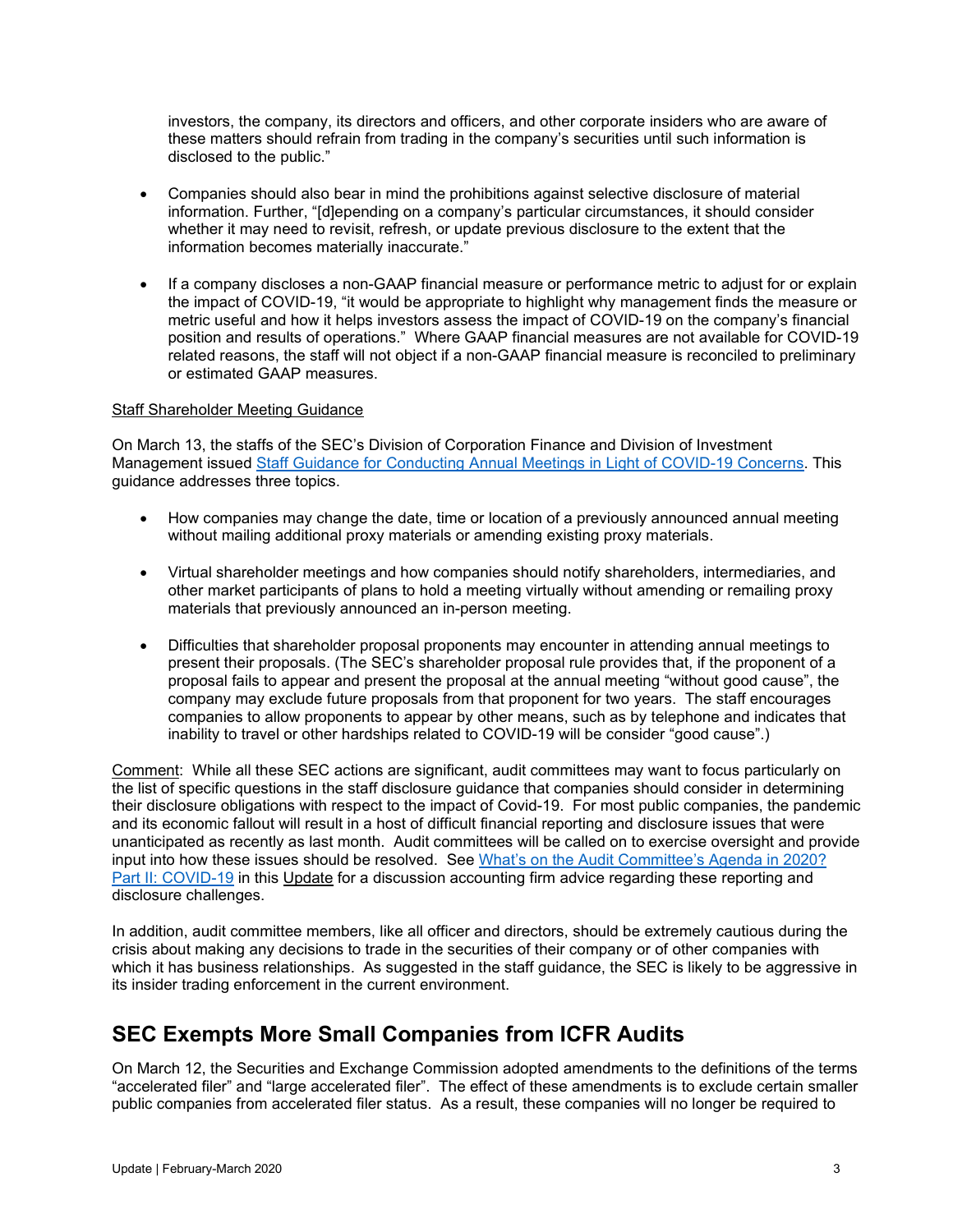obtain an auditor's report on the effectiveness of their internal control over financial reporting (ICFR) and will have additional time in which to file annual and periodic reports with the SEC.

The Commission's rules implementing the Sarbanes-Oxley Act require accelerated filers (except emerging growth companies) to obtain a report from their external auditor attesting to the effectiveness of the company's ICFR. Prior to the new amendments, SEC-registered companies with a public float of \$75 million or more were deemed to be accelerated filers; companies with a public float of \$700 million or more were large accelerated filers; and companies with a public float of less than \$75 were non-accelerated filers. (Public float is the aggregate worldwide market value of common equity -- voting and non-voting -- held by nonaffiliates of the company.) Non-accelerated filers have additional time after the end of a fiscal year or quarter to file their annual and quarterly reports with the SEC—that is, their filing deadline is not "accelerated"-–and are not required to obtain auditor attestation on the effectiveness of their ICFR.

In addition to the accelerated/nonaccelerated filer distinction, the SEC has somewhat less onerous, scaled, disclosure requirements for companies that qualify as smaller reporting companies (SRCs). The SRC definition has both revenue and public float criteria. Prior to the amendments, some companies qualified as SRCs based on their limited revenue but were nonetheless accelerated filers because their public float exceeded \$75 million.

The new amendments exclude SRCs that have annual revenue of less than \$100 million in their most recent fiscal year from the accelerated filer definition. Accordingly, some SRCs that are currently accelerated fillers – and currently required to obtain their auditor's opinion on their ICFR-- will become nonaccelerated filers and will be relieved from the ICFR auditor attestation requirement. The following table, which appears in the [SEC release](https://www.sec.gov/rules/final/2020/34-88365.pdf) adopting the amendments, describes the new relationship between SRC status and accelerated filer status:

| Relationships between SRCs and Non-Accelerated, Accelerated, and Large Accelerated Filers under the<br><b>Final Amendments</b> |                                             |                         |
|--------------------------------------------------------------------------------------------------------------------------------|---------------------------------------------|-------------------------|
| <b>Status</b>                                                                                                                  | <b>Public Float</b>                         | <b>Annual Revenues</b>  |
| SRC and Non-Accelerated Filer                                                                                                  | Less than \$75 million                      | N/A                     |
|                                                                                                                                | \$75 million to less than \$700 million     | Less than \$100 million |
| SRC and Accelerated Filer                                                                                                      | \$75 million to less than \$250 million     | \$100 million or more   |
| Accelerated Filer (not SRC)                                                                                                    | \$250 million to less than \$700<br>million | \$100 million or more   |
| Large Accelerated Filer (not SRC)                                                                                              | \$700 million or more                       | N/A                     |

The amendments also raise the public float thresholds at which companies can exit accelerated filer status. The threshold for accelerated filers to become a non-accelerated will increase from \$50 million to \$60 million. Therefore, if an accelerated filer's public float dips to \$60 million on the relevant measurement date, if may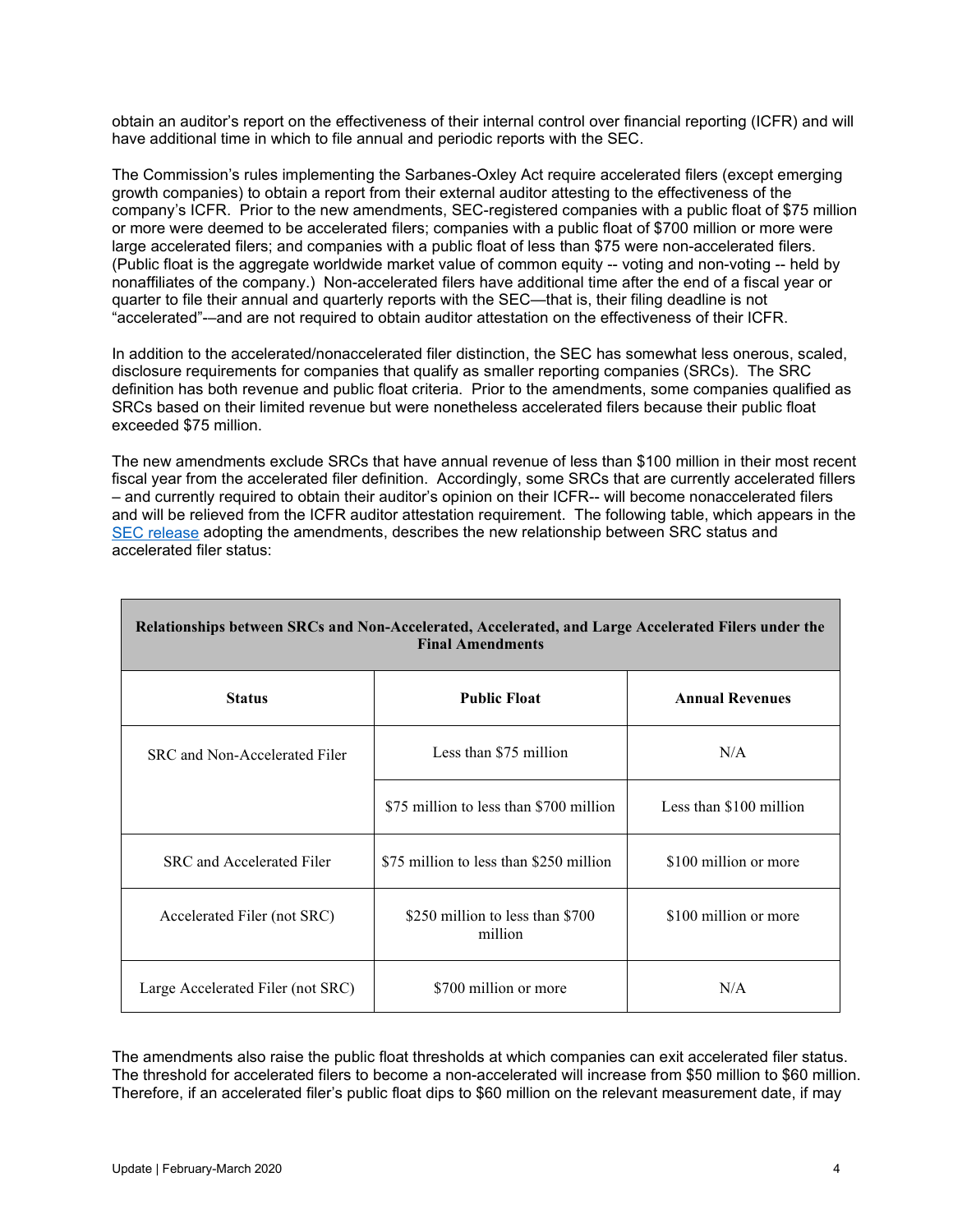become a nonaccelerated filer in the following fiscal year. The threshold for exiting large accelerated filer status will rise from \$500 million to \$560 million.

While non-accelerated filers are relieved of the ICFR auditor attestation requirement, other aspects of the Sarbanes-Oxley Act and related SEC rules will still apply to these companies. As noted in the SEC's [press](https://www.sec.gov/news/press-release/2020-58)  [release](https://www.sec.gov/news/press-release/2020-58) announcing the amendments, SRCs that are not accelerated filers "will continue to be required to establish and maintain effective internal control over financial reporting (ICFR). Their principal executive and financial officers must continue to certify that, among other things, they are responsible for establishing and maintaining ICFR and have evaluated and reported on the effectiveness of the company's disclosure controls and procedures. In addition, these smaller companies will continue to be subject to a financial statement audit by an independent auditor, who is required to consider ICFR in the performance of that audit."

Comment: Managements and audit committees of companies that are affected by these amendments (e.g., SRCs that are currently accelerated filers, but have less than \$100 million in annual revenue) will have a decision to make. While these companies will no longer be required to obtain an ICFR audit, they are of course free to continue to do so. Such companies should, in consultation with their auditor, analyze the audit cost savings (if any) of discontinuing the ICFR opinion. These costs need to be weighed against the audit restart costs if revenue exceeds \$100 million in the future. Discontinuing the ICFR audit may also impact investor confidence in the company's financial reporting and potentially increase the cost of capital. In many cases, exiting ICFR auditing may not be a cost-effective decision.

Another factor that audit committees should bear in mind in the current environment is the timing of the public float determination. Whether a company meets the accelerated filer float test during a given year is measured on the last business day of the second quarter of the prior fiscal year. For a calendar year company, 2021 filer status will depend on the company's public float as of June 30, 2020. Given market conditions, it is possible that some companies that are currently accelerated filers may see their float on June 30 fall below the new \$60 million threshold for exciting accelerated filer status. If the decline in public float appears the be a temporary reaction to the COVID-19 crisis, consideration will need to be given, for the reasons above, to whether it is prudent to discontinue ICFR auditing in 2021.

# <span id="page-4-0"></span>**Internal Auditors Are Missing Key Risks**

The Institute of Internal Auditors (IIA) has released its annual survey of Chief Audit Executives (CAEs). According to the IIA's [press release,](https://na.theiia.org/news/Pages/2020-Pulse-of-Internal-Audit-Uncovers-Critical-Gaps-in-Risk-Coverage.aspx) the 2020 [North American Pulse of Internal Audit,](http://theiia.mkt5790.com/2020_Pulse_of_Internal_Audit/?webSyncID=7ed293b1-8b7b-1260-6918-74e66a58a385&sessionGUID=0810e235-81cb-25ab-5199-76668a202024) "reveals serious gaps in internal audit's coverage, with audit plans deficient in key risk areas, including:

- Almost one-third of respondents did not include cybersecurity/information technology in their audit plans.
- More than half did not include governance/culture or third-party relationships.
- Ninety percent did not include sustainability."

The 2020 pulse survey report is based on an online survey of 541 CAEs and 89 directors/senior managers conducted by the IIA during 2019. The results are discussed under four headings:

1. Audit Plans Missing Key Risks

Many internal audit functions allocate no portion of their audit plans to certain key risks, such as third-party services, governance and culture, cybersecurity, and sustainability. Ninety percent of survey respondents do not plan to devote any part of their audit plan for the next 12 months to sustainability; 52 percent report no resources allocated to auditing third-party relationships; and 55 percent do not plan to assess governance and culture. Perhaps the most surprising finding is that nearly one-third (32 percent) of those surveyed do not expect to allocate any internal audit resources to cybersecurity, despite the fact that cybersecurity is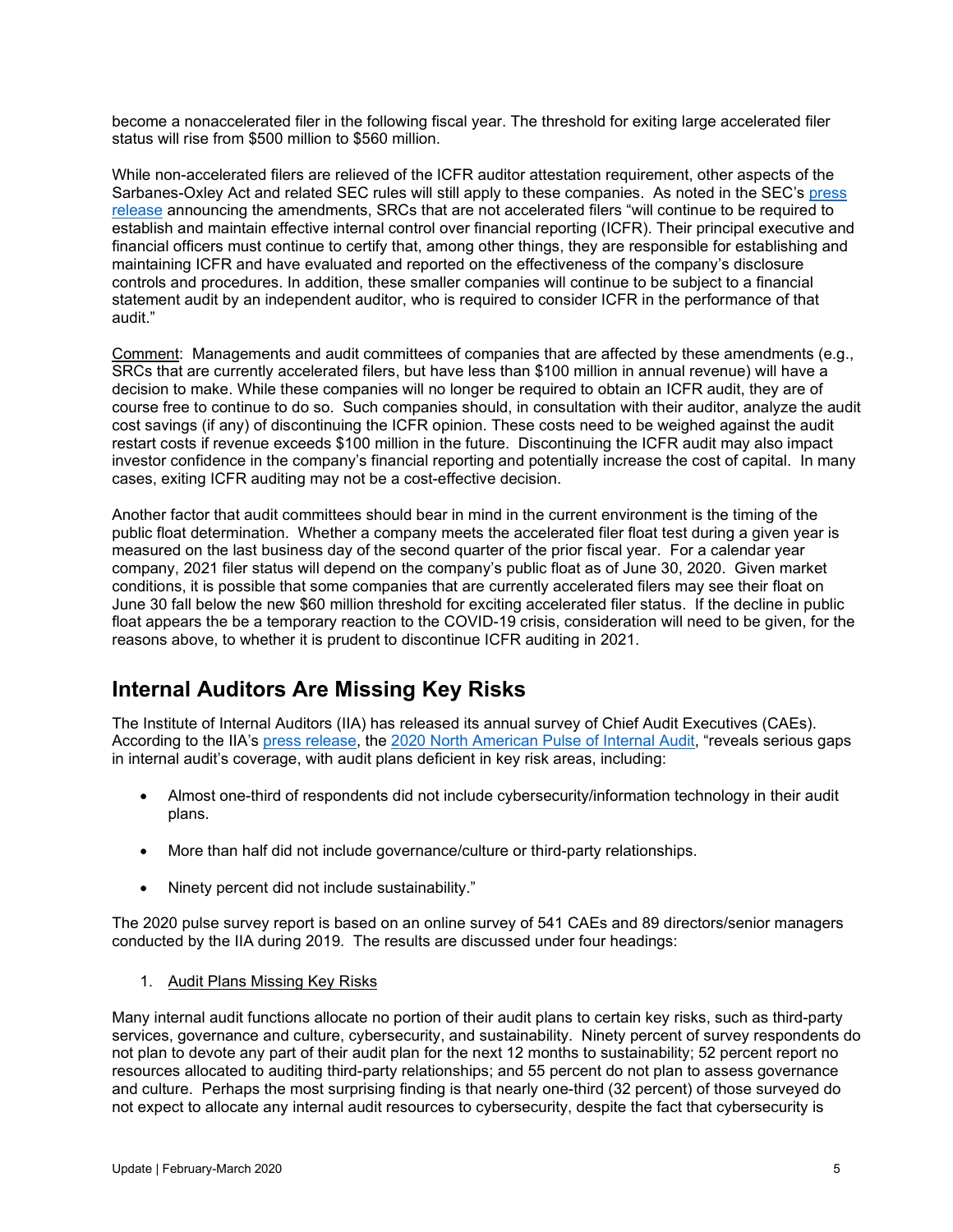frequently reported to be the risk of greatest concern to boards and managements. Public company CAEs are somewhat more likely to focus on cybersecurity. While 77 percent of respondents whose organizations comply with the Sarbanes-Oxley Act include cybersecurity in their audit plans, only 60 percent of non-SOX compliant organizations do.

#### 2. Too Many Functions Performing at Lower Levels

Respondents were asked to rate the maturity of their internal audit function based on model developed by the IIA's Dutch counterpart. While 52 percent ranked their maturity at level 4 or 5 – the highest tiers of maturity – 20 percent thought their internal audit function fell into one of the two lowest tiers, meaning that the function is below the level where the internal audit function conforms to IIA Standards.

#### 3. Internal Audit Leadership Is Changing

The percentage of women in internal audit leadership grew from 33 percent of respondents in 2017 to 40 percent in 2020. At public companies, 32 percent of respondents were women. As in all fields, a generational shift is occurring in internal audit leadership. Fifty-four percent of survey respondents are from Generation X (39 to 54 years old), 10 percent are Millennials (23 to 38 years old), and 36 percent are Baby Boomers (55 to 73 years old). AT public companies, 60 percent of CAEs are from Gen X.

#### 4. Metrics for Internal Audit Leaders

The report also includes various benchmarking metrics on audit planning and risk assessment, staffing, and other issues. Some of the key findings for public and private company respondents are:

- Seventy-one percent of public company respondents assessed cyber as a high/very high risk. Other top risks were IT (49 percent) and third-party relationships (48 percent). The lowest reported risks were financial (excluding ICFR) (13 percent), sustainability (7 percent), and support for external audit (2 percent).
- In 2020, public companies (excluding financial services companies), plan to devote 32.8 percent of their internal audit plans to financial reporting (including ICFR), 14.7 percent to operational issues, and 8.4 percent to compliance/regulatory risks (excluding ICFR). The four top risks on the risk ratings list – cybersecurity, ERM, IT, and third-party relationships – together comprise only 23.2 percent of 2020 audit plans.
- For private companies, 55 percent of respondents assessed IT risk as high or very high risk, followed by compliance/regulatory risk (excluding ICFR) at 48 percent and third-party relationships at 40 percent. The lowest reported risks at private companies were financial, excluding ICFR (15 percent), sustainability (4 percent), and support for external audit (0 percent).
- Private companies plan to devote 18.2 percent of their internal audit effort to compliance/regulatory risks (excluding ICFR), 16.8 percent to operational issues, and 12.3 percent to financial reporting (including ICFR).
- Thirty-six percent of publicly traded companies and 22 percent of private companies increased their internal audit staffing last year.

Most CAEs report functionally to the audit committee (or full board or equivalent). Functional reporting is defined as "oversight of the responsibilities of the internal audit function, including approval of the internal audit charter, approval of the audit plan, evaluation of the CAE, compensation." At 90 percent of public companies and at 69 percent of private companies functional reporting is to the audit committee, board, or equivalent. However, for administrative purposes, 77 percent of public company CAEs and 55 percent of private company CAEs report to the CFO. Administrative reporting refers to "oversight of day-to-day matters, expense approval, human resource administration, communication, internal policies and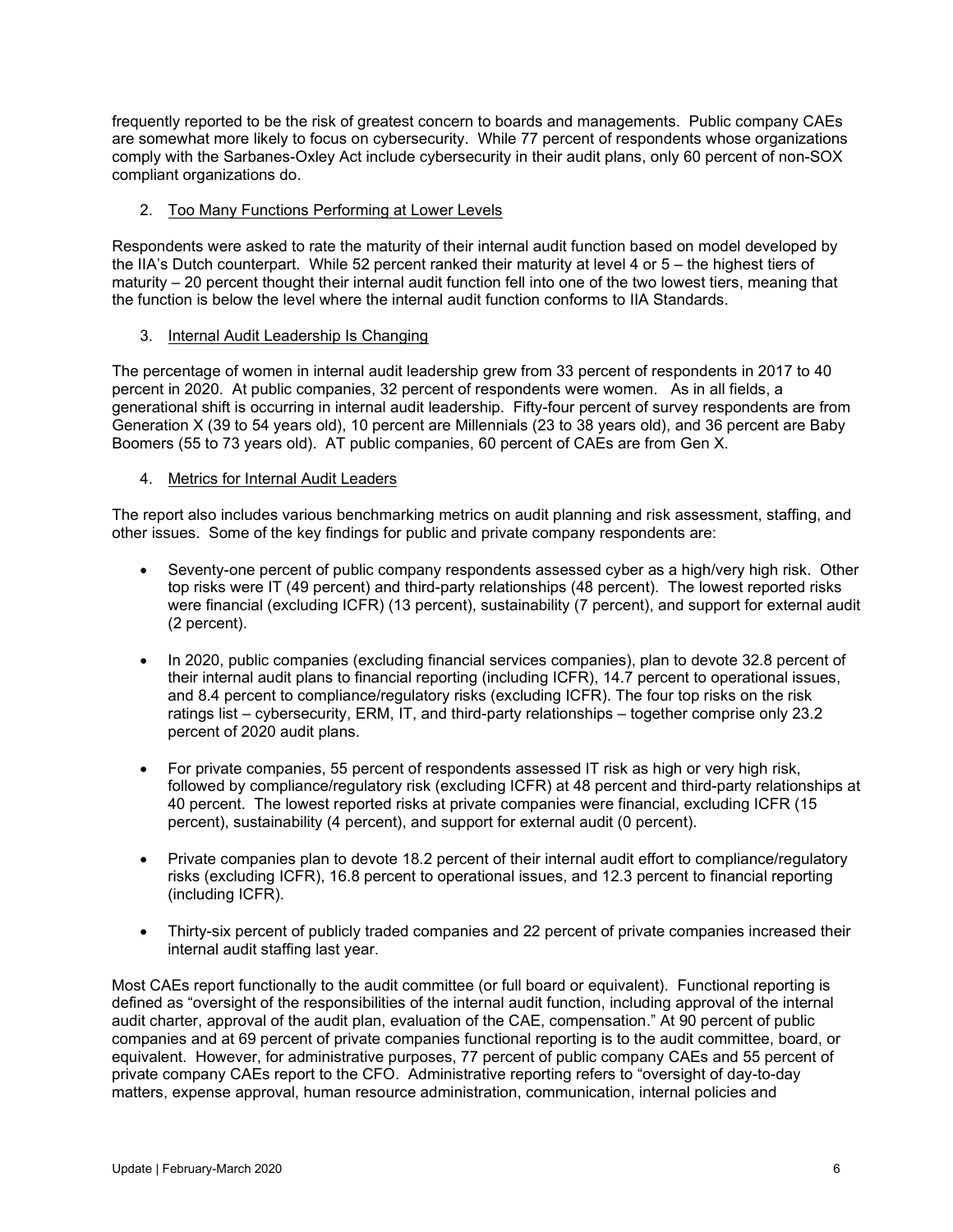procedures." Only 8 percent of public company CAEs and 13 percent of private company CAEs report administratively to the audit committee, board, or equivalent.

Comment: As noted last year in The IAA Says Boards Are Overlooking an Important Source of Risk Information – Internal Audit, March [2019 Update,](http://dgoelzer.com/AuditUpdateNo50.pdf) the annual IIA survey provides useful insight into CAE perspectives on risk. Audit committees may find this data helpful in evaluating the resources and activities of their company's internal audit function. Audit committees should consider whether the internal audit staff's plans for the coming year match the committee's view of risk. For example, the survey finding that almost one-third of internal audit plans do not allocate any resources to cybersecurity suggests that mismatches between board/audit committee priorities and those of internal audit may not be uncommon.

# <span id="page-6-0"></span>**What's on the Audit Committee's Agenda in 2020? Part II: COVID-19**

What's on the Audit Committee's Agenda in 2020? Part I, in the [January-February 2020 Update,](http://dgoelzer.com/AuditUpdateNo57.pdf) included a summary of suggested 2020 audit committee agenda items from Protiviti and KPMG. That item also indicated that the views of other firms concerning issues on which audit committees should focus in 2020 would be included in the next Update. However, during the past month, COVID-19 has radically altered public company priorities and challenges. Accordingly, rather than address pre-pandemic audit committee agenda suggestions, summarized below are the views of three large accounting firms on financial reporting issues that companies – and therefore audit committees -- will face in the new environment.

#### Deloitte: Financial Reporting Considerations Related to COVID-19 and an Economic Downturn

In [Financial Reporting Considerations Related to COVID-19 and an Economic Downturn](https://dart.deloitte.com/USDART/home/publications/deloitte/financial-reporting-alerts/2020/financial-reporting-considerations-economic-downturn-covid) (March 25, 2020), Deloitte discusses key accounting and financial reporting considerations related to economic conditions that may result from the COVID-19 pandemic. Deloitte's comprehensive 64-page analysis includes the following sections:

- Select SEC and PCAOB Announcements Related to COVID-19
- SEC Reporting and Disclosure Considerations
- Broad Financial Reporting and Accounting Considerations
- Internal Control Considerations
- Financial Reporting Under ASC 852 for Entities in Reorganization Under the Bankruptcy Code

The paper also includes an appendix with industry-specific insights for 11 sectors. Another index discusses considerations for entities that report under the international financial reporting standards. The executive summary discusses six accounting and reporting issues that "will be the most pervasive and challenging as a result of the pandemic's impact." Deloitte's comments on these issues are summarized below.

- 1. Preparation of forward-looking cash-flow estimates. "Unique complexities" in preparing forwardlooking information include: (1) There is an extremely wide range of possible outcomes. (2) The associated economic impact of the pandemic is highly dependent on variables that are difficult to predict. (3) Each entity must then translate the effect of those macro conditions into estimates of its own future cash flows.
- 2. Recoverability and impairment of assets. The challenges associated forward-looking information are especially acute in the case of impairment testing for long-lived assets, intangibles, and goodwill, since recoverability and impairment models rely on cash flow projections that are subject to significant uncertainties. To complicate matters, impairment determinations are not reversible. "Good-faith estimates in the current reporting period could result in material recorded impairments; if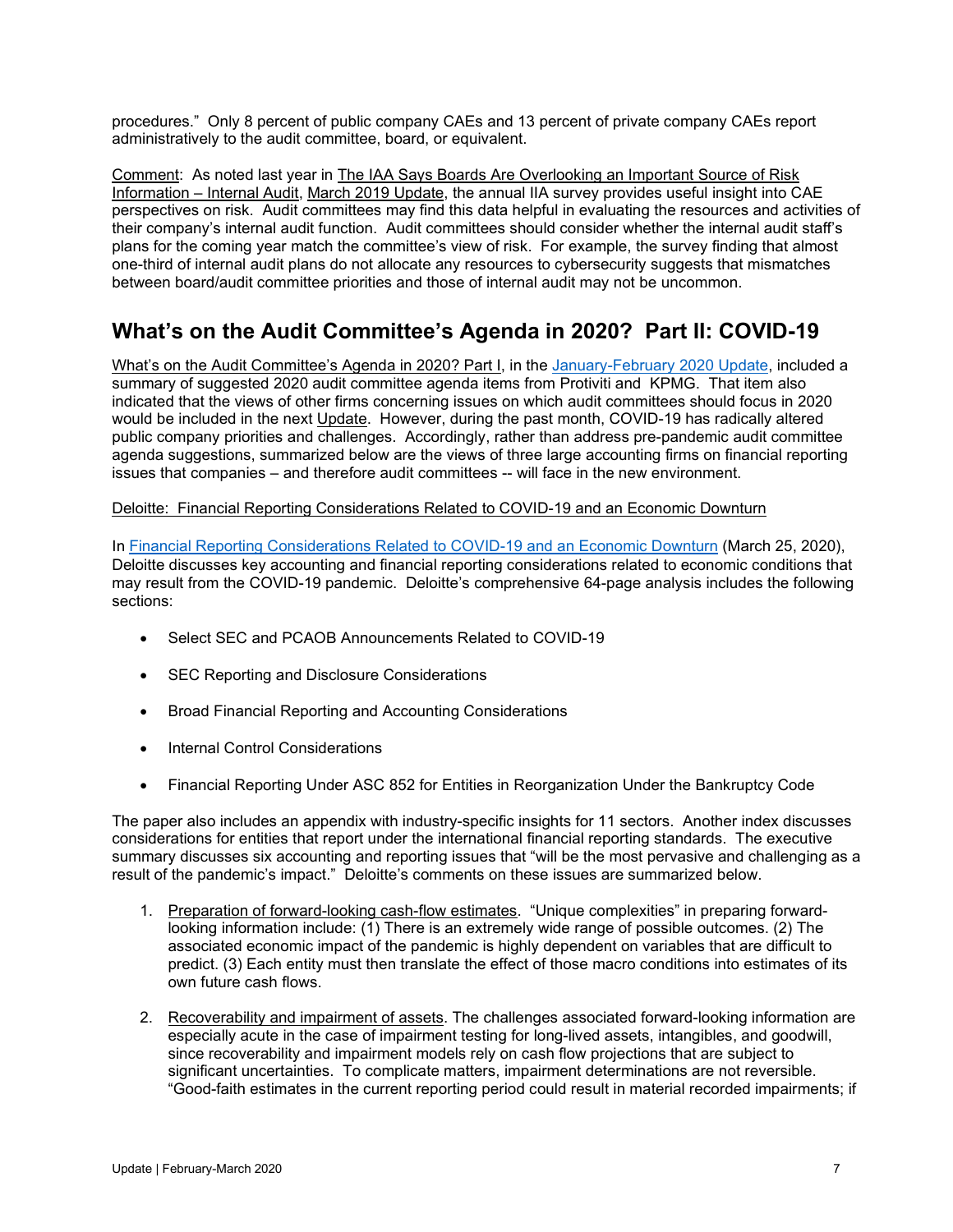unforeseen favorable developments occur in subsequent quarters, the recognized impairment would no longer be indicated, but it cannot be reversed."

- 3. Accounting for financial assets. There have been severe declines in the fair value of many financial assets, and the ability of debtors to comply with loan terms has been adversely affected. "Entities will need to carefully consider and apply the appropriate impairment and loss recognition guidance."
- 4. Contract modifications. The economic effects of the pandemic may cause renegotiation of existing contracts, such as "contracts with customers, compensation arrangements with employees, leases, and the terms of many financial assets and liabilities." Contract changes have accounting implications that need to be considered.
- 5. Subsequent events. Subsequent event disclosure in financial statements depends on whether the event was recognized or unrecognized at the reporting date. "For entities whose balance sheet date is in February or before, we believe that much of what is known about events related to COVID-19 as of the date of this publication for U.S. operations would be viewed as an unrecognized rather than recognized event (i.e., the information did not reflect conditions as of the balance sheet date)." However, significant events with potential financial statement impacts occurred during March 2020, such as "shelter in place" orders, a precipitous drop in equity markets, and restrictions on travel. "As the global landscape evolves, entities are encouraged to remain vigilant, document the nature and timing of events, and consult with their accounting advisers."
- 6. Going concern. Companies will need to consider whether they can continue as a going concern during the year after the date on which the interim or annual financial statements are issued. The initial assessment requires consideration of, among other things, "(1) the extent of operational disruption, (2) potential diminished demand for products or services, (3) contractual obligations due or anticipated within one year, (4) potential liquidity and working capital shortfalls, and (5) access to existing sources of capital (e.g., available line of credit)." If substantial doubt exists as to whether the company can continue, such doubt may be able alleviated if it is probable that management's mitigation plans will be effectively implemented. Companies must provide disclosure in annual and interim financial statements when conditions are identified that raise substantial going concern doubt, even when management's plans alleviate such doubt.

PwC: Responding to COVID-19: Considerations for corporate boards and Q1 2020 Audit committee newsletter: Helping you prepare for your next meeting

PwC's [Responding to COVID-19: Considerations for corporate boards](https://www.pwc.com/us/en/library/covid-19/pdf/pwc-responding-to-covid-19-considerations-for-corporate-boards.pdf) (March 20, 2020) states that boards "need to be proactive and agile, and they need to respond with strong leadership." Accordingly, boards "will want to immediately consider" four broad issues, one of which is financial reporting.

- 1. Business. PwC's discussion of business implications focuses on employee well-being; impact on strategy; "transactions, opportunism and activism vulnerability" (e.g., the risk the activists will take advantage of lower share prices to acquire stakes in companies), share repurchases and dividends, supply chain, and liquidity.
- 2. Tax policy and Washington. "Companies should be prepared to engage with policymakers to ensure that issues and proposals affecting their business operations and employees are carefully considered."
- 3. Financial reporting.
	- Financial reporting operations. "Audit committees should be aware of potential workforce issues, both domestically and internationally, and the company's ability to meet original or modified deadlines. Ensuring that internal controls are still functioning effectively, even if only virtually, should be a continual focus."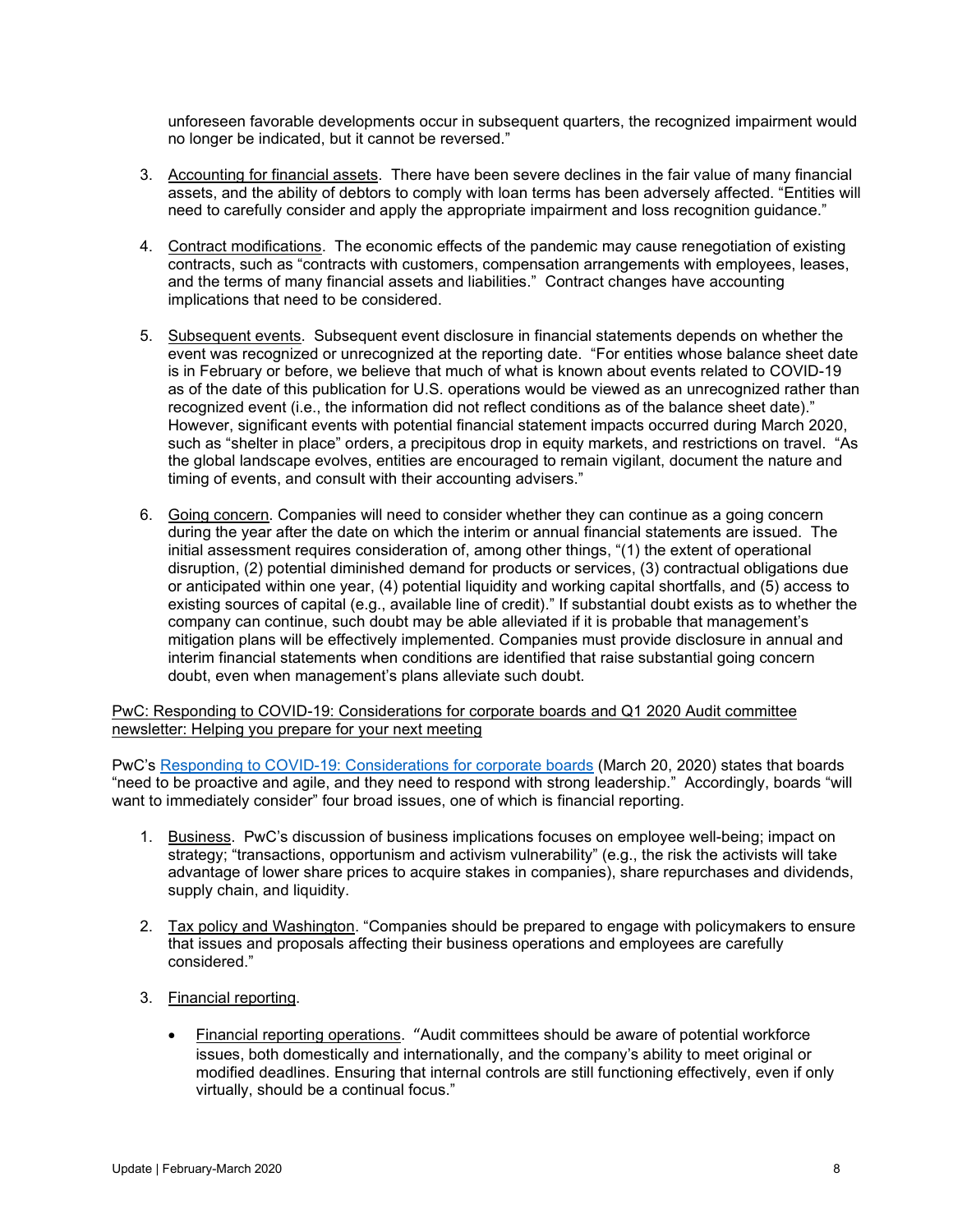- Check in with internal and external auditors and other significant third-party service providers. "Audit committees will want to ensure that internal and external auditors, and other significant third-party service providers, have a plan to continue working virtually during this time. They will want to be aware of global considerations, such as the location of centralized service centers and the efforts needed from significant component audit teams."
- Earnings guidance. Some companies have already found it necessary to modify or withdraw earnings guidance and other projections. Even if full details are not available, timely communication of any material matters is critical. "Audit committees need to focus on making sure that conclusions are balanced and based on appropriate assumptions."
- Judgments and estimates. Judgments and estimates related to reserves, liquidity and potential impairments will be challenging in the current, uncertain and rapidly changing environment.
- Revenue recognition. The impact of the crisis on customers may require companies to adjust reserves on outstanding receivables. Similarly, companies need to bear in mind that revenue can only be recognized for new sales if payment is probable. Also, changes in business practices that impact "guarantees, side letters or other agreements" may have accounting implications.
- Debt. Companies may need to seek additional financing or to amend the terms of existing debt agreements. Such modifications will need to be analyzed to determine the accounting implications. Additionally, changes in credit arrangements may trigger disclosure obligations.
- Disclosure. Companies should consider disclosure of new risks and uncertainties arising from the crisis. In addition, companies should evaluate whether events after the date of the financial statements have occurred that require disclosure in such statements.
- Internal control testing. Controls can become ineffective if employees on which a control relies are unavailable or unable to meet their responsibilities. Further, "travel bans and the ability to only work virtually may cause revisions to the control procedures or to testing plans or schedules."
- Human capital and executive compensation. COVID-19 may trigger events that result in changes to incentive compensation plans. Such changes may in turn have accounting implications.
- 4. Governance. The format of both board meetings and annual shareholders meetings may be affected by COVID-19. Boards should also plan for the emergency temporary replacement of company leaders who become ill. In addition, "boards will want to ensure that they remain focused on tone at the top and corporate culture."

In a second publication, Q1 2020 Audit committee newsletter: Helping you prepare for your next meeting, PwC adds some points aimed specifically at audit committees. "Audit committees should be aware of potential workforce issues, both domestically and internationally, and the company's ability to meet original or modified deadlines. And, audit committees should consider discussing with management the effective functioning of internal controls in a virtual environment. As the uncertain global risk environment continues to evolve, companies should assess the impact of these risks and developments on their accounting and reporting." PwC cites the following as significant areas for audit committee consideration:

- Impairment considerations (e.g., inventories, long-lived assets, intangibles and goodwill).
- Credit risk for customers impacted by coronavirus outbreaks.
- Business interruption and other insurance recoveries.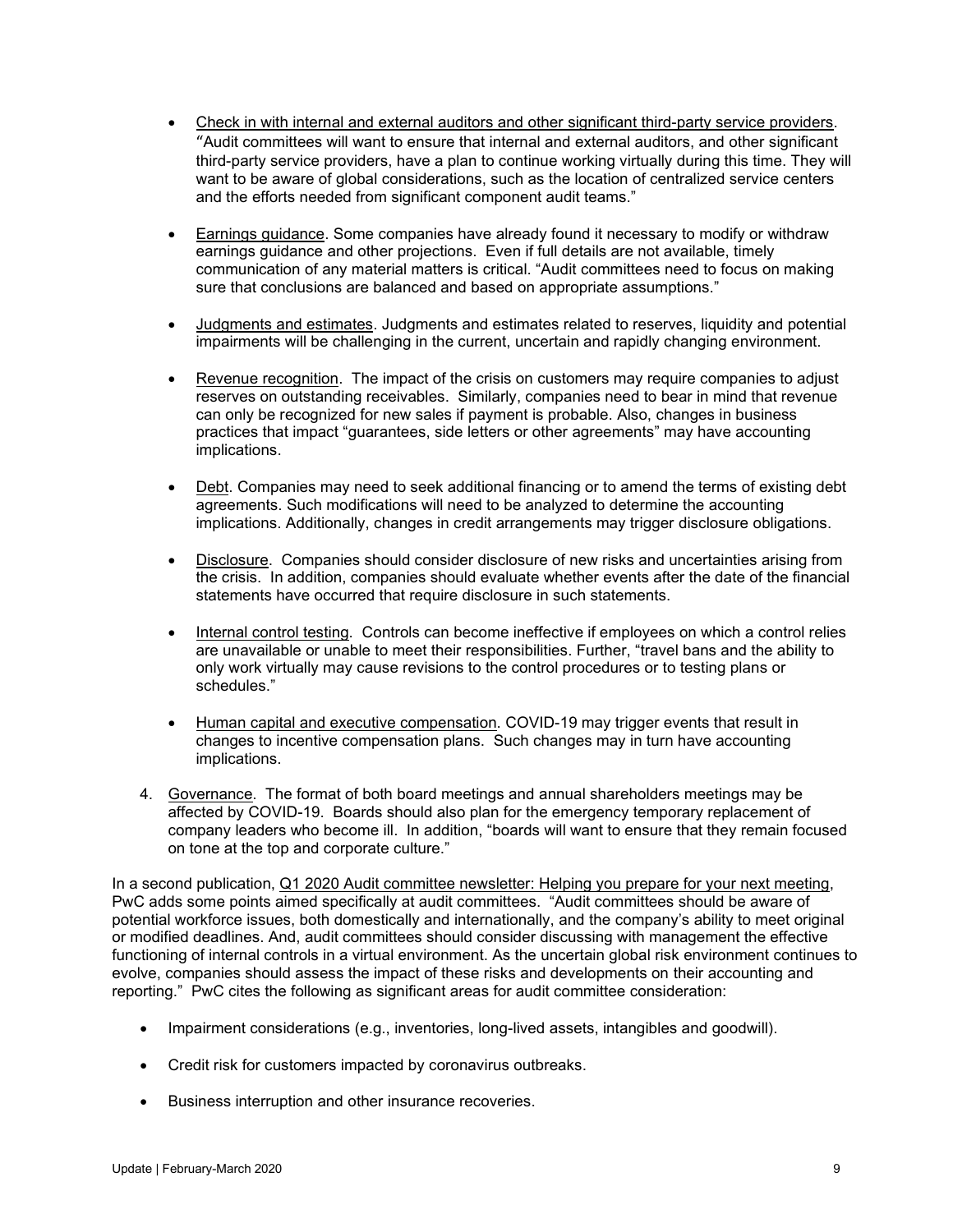- Impact of foreign currency volatility on earnings.
- Income tax matters.
- Disclosure requirements, including in the risk factors and MD&A sections of filings.
- Other matters such as impacts to hedge accounting, restructuring and debt covenant compliance.

#### EY: Five Financial Reporting Issues to Consider as a Consequence of COVID-19

In [Five Financial Reporting Issues to Consider as a Consequence of COVID-19](https://www.ey.com/en_gl/assurance/five-financial-reporting-issues-to-consider-as-a-consequence-of-covid-19) (March 23, 2020) , EY acknowledges that "the impact on financial reporting may not be the first thing that comes to mind as a consequence of the outbreak." Nonetheless, "there is an important and challenging role here for preparers of financial statements, audit committees and auditors." EY discusses five priority issues:

- 1. Going concern and liquidity. Management will need to consider the existing and anticipated effects of the coronavirus outbreak on its assessment of the company's ability to continue as a going concern. Material uncertainties that cast doubt on the company's ability to operate on a going concern basis must be disclosed.
- 2. Impairment assessment. For each reporting period, companies must assess whether nonfinancial assets are impaired—that is, whether the company can recover the asset's carrying value, either by using it or selling it. "The adverse impact on companies caused by measures to stop the spread of the disease, such as temporary manufacturing plant closures and travel and import/export restrictions, can be considered an impairment indicator."
- 3. Contract modifications. Companies "may need to obtain additional financing, amend the terms of debt agreements or obtain waivers if they no longer satisfy debt covenants. In such cases, they will need to consider whether any changes to existing contractual arrangements represent a substantial modification or potentially a contract extinguishment."
- 4. Fair value measurement. "When making assessments and judgments for measuring fair value, the company should consider the conditions and corresponding assumptions that were known or knowable to market participants" at the valuation date. The impact of COVID-19 on fair value measurement "would depend on the evaluation of whether the severity of the outbreak at the reporting date would have impacted participants' valuation assumptions at that time."
- 5. Government assistance and income tax. Government actions may include "direct subsidies, tax exemptions, tax reductions and credits, extended expiry period of unused tax losses, reduction of public levies, rental reductions or deferrals and low-interest loans." Such measures will have an impact on financial reporting and may fall within the scope of the standards on income tax, on government grants, on leases or on financial instruments.

Comment: Clearly, the issues with which audit committees will be grappling for the balance of 2020, and perhaps beyond, have changed significantly in the past month. The medical and economic situations are rapidly evolving, and new publications from accounting, consulting, and law firms concerning the challenges companies face and how they should respond are appearing daily. While the pandemic is first and foremost a public health and human tragedy crisis, audit committees need to stay focused on their company's obligation to provide material information to shareholders and the public markets. As EY notes: "[T]imely and meaningful disclosures about the potential effect on the financial position, performance and viability of the company, as well as measures taken to manage the risks, are important to regain trust. Financial reporting can play an important part in the communication between companies and their stakeholders in this turbulent period."